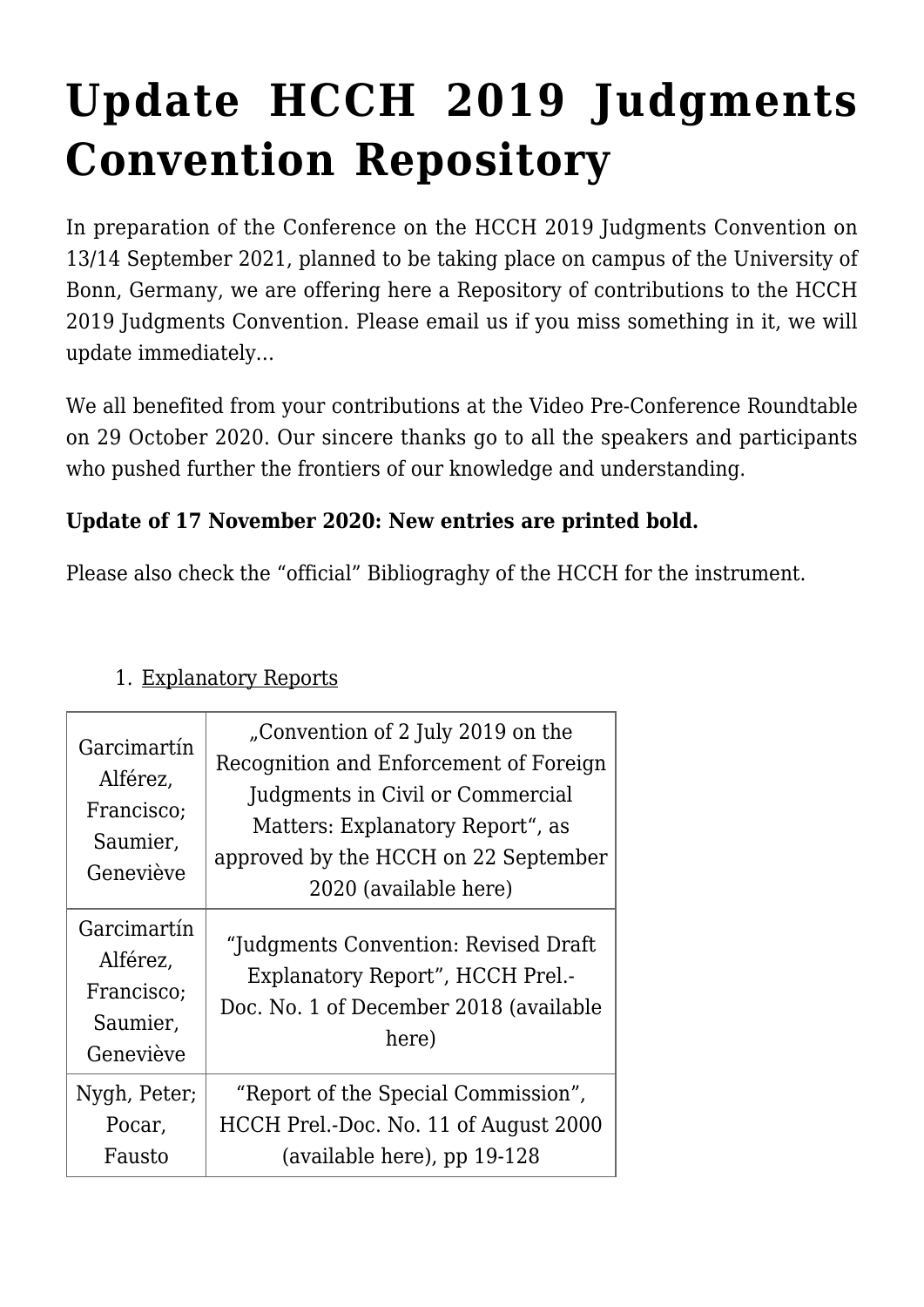## 1. Bibliography

| Balbi,<br><b>Francesca</b>                                           | "La circolazione delle decisioni a livello globale: il progetto di convenzione<br>della Conferenza dell'Aia per il riconoscimento e l'esecuzione delle sentenze<br>straniere" (Tesi di dottorato, Università degli Studi di Milano-Bicocca, 2019;<br>available: here)                                                                                                                                                    |
|----------------------------------------------------------------------|--------------------------------------------------------------------------------------------------------------------------------------------------------------------------------------------------------------------------------------------------------------------------------------------------------------------------------------------------------------------------------------------------------------------------|
| Beaumont, Paul                                                       | "Forum non Conveniens and the EU rules on Conflicts of Jurisdiction: A Possible<br>Global Solution", Revue Critique de Droit International Privé 2018, pp 433-447                                                                                                                                                                                                                                                        |
| Beaumont, Paul<br>R.                                                 | "Judgments Convention: Application to Governments", Netherlands International<br>Law Review (NILR) 67 (2020), pp 121-137                                                                                                                                                                                                                                                                                                 |
| Blom, Joost                                                          | "The Court Jurisdiction and Proceedings Transfer Act and the Hague Judgments and<br>Jurisdictions Projects", Osgoode Hall Law Journal 55 (2018), pp 257-304                                                                                                                                                                                                                                                              |
| Bonomi, Andrea                                                       | "European Private International Law and Third States", Praxis des Internationalen<br>Privat- und Verfahrensrechts (IPRax) 2017, pp 184-193                                                                                                                                                                                                                                                                               |
| Bonomi, Andrea                                                       | "Courage or Caution? - A Critical Overview of the Hague Preliminary Draft on<br>Judgments", Yearbook of Private International Law 17 (2015/2016), pp 1-31                                                                                                                                                                                                                                                                |
| Bonomi,<br>Andrea;<br>Mariottini,<br>Cristina M.                     | "(Breaking) News From The Hague: A Game Changer in International Litigation?<br>- Roadmap to the 2019 Hague Judgments Convention", Yearbook of Private<br>International Law 20 (2018/2019), pp 537-567                                                                                                                                                                                                                   |
| <b>Borges</b><br>Moschen,<br>Valesca Raizer;<br>Marcelino,<br>Helder | "Estado Constitutional Cooperativo e a conficação do direito internacional privado<br>apontamentos sobre o 'Judgement Project' da Conferência de Haia de Direito<br>Internacional Privado", Revista Argumentum 18 (2017), pp 291-319<br>(Cooperative Constitutional State and the Codification of Private International Law:<br>Notes on the "Judgment Project" of the Hague Conference on Private International<br>Law) |
| Brand, Ronald<br>A.                                                  | "The Circulation of Judgments Under the Draft Hague Judgments Convention",<br>University of Pittsburgh School of Law Legal Studies Research Paper Series<br>No. 2019-02, pp 1-35                                                                                                                                                                                                                                         |
| Brand, Ronald<br>A.                                                  | "Jurisdictional Developments and the New Hague Judgments Project", "in HCCH<br>(ed.), A Commitment to Private International Law - Essays in honour of Hans van<br>Loon", Cambridge 2013, pp 89-99                                                                                                                                                                                                                        |
| Brand, Ronald<br>A.                                                  | "New Challenges in Recognition and Enforcement of Judgments", in Franco Ferrari,<br>Diego P. Fernández Arroyo (eds.), Private International Law - Contemporary<br>Challenges and Continuing Relevance, Cheltenham/Northampton 2019, pp 360-389                                                                                                                                                                           |
| Brand, Ronald<br>A.                                                  | "Jurisdiction and Judgments Recognition at the Hague Conference: Choices Made,<br>Treaties Completed, and the Path Ahead", Netherlands International Law Review<br>(NILR) 67 (2020), pp 3-17                                                                                                                                                                                                                             |
| Çali?kan, Yusuf;<br>Çali?kan,<br>Zeynep                              | "2 Temmuz 2019 Tarihli Yabanci Mahkeme Kararlarinin Taninmasi ve Tenfizine<br>Iliskin Lahey Anlasmasinin Degerlendirilmesi", Public and Private International Law<br>Bulletin 40 (2020), pp 231-245<br>(An Evaluation of 2 July 2019 Hague Convention on the Recognition and<br>Enforcement of Foreign Judgments in Civil or Commercial Matters)                                                                         |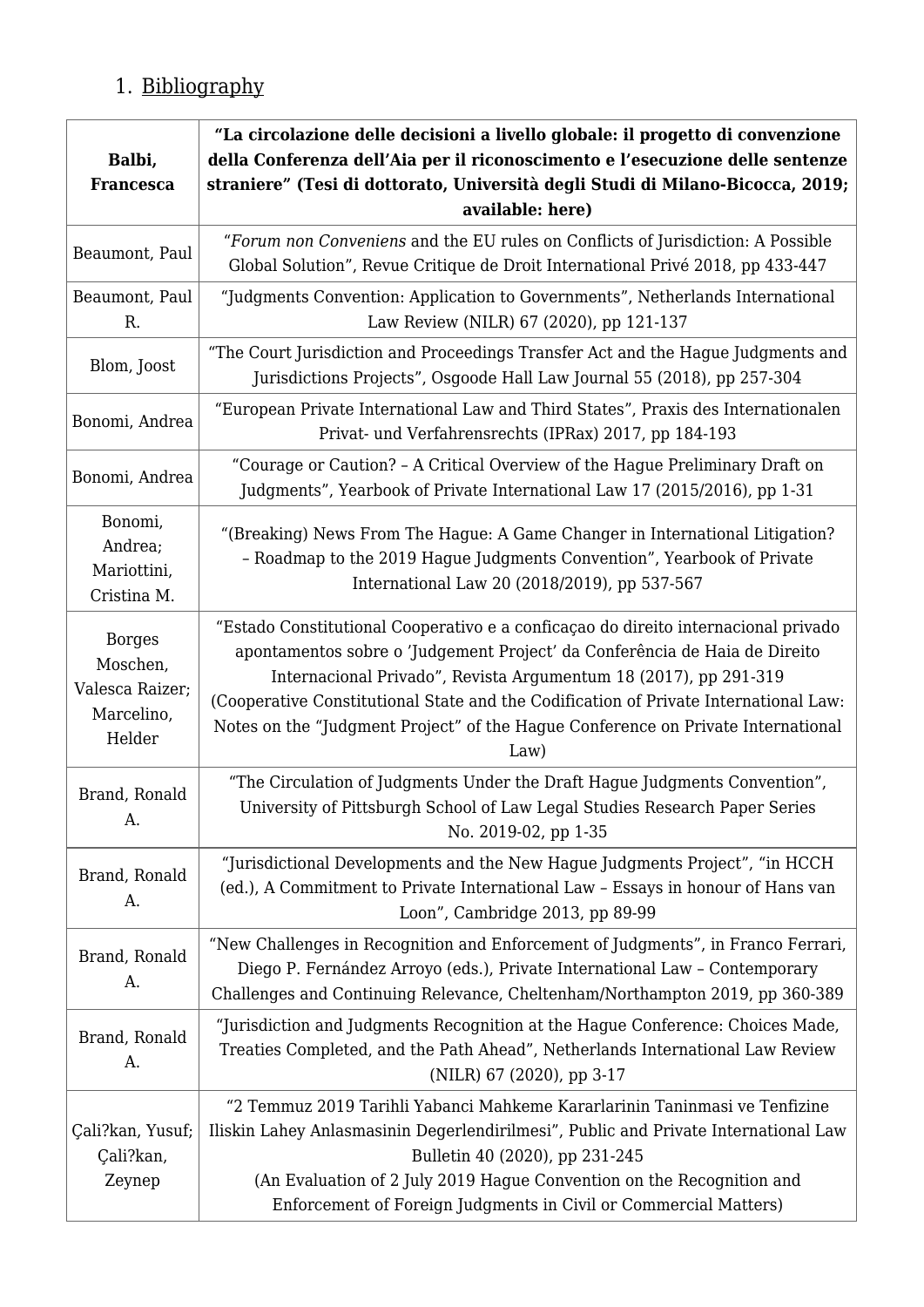| Clavel,                                                                           | "La convention de La Haye du 2 juillet 2019 sur la reconnaissance et l'exécution des                                                                                                                                                                                   |
|-----------------------------------------------------------------------------------|------------------------------------------------------------------------------------------------------------------------------------------------------------------------------------------------------------------------------------------------------------------------|
| Sandrine; Jault-                                                                  | jugements étrangers en matière civile ou commerciale: Que peut-on en attendre?",                                                                                                                                                                                       |
| Seseke,                                                                           | Travaux du comité français de Droit international privé, Vol. 2018-2020, forthcoming                                                                                                                                                                                   |
| Fabienne                                                                          | (Version roviso ire de la communication présentée le 4 octobre 2019 available here)                                                                                                                                                                                    |
| Clover Alcolea,<br>Lucas                                                          | "The 2005 Hague Choice of Court and the 2019 Hague Judgments Conventions<br>versus the New York Convention - Rivals, Alternatives or Something Else?", Mc Gill<br>Journal of Dispute Resolution 6 (2019-2020), pp. 187-214                                             |
| Coco, Sarah E.                                                                    | "The Value of a New Judgments Convention for U.S. Litigants", New York University<br>Law Review 94 (2019), pp 1210-1243                                                                                                                                                |
| Cuniberti,                                                                        | "Signalling the Enforceability of the Forum's Judgments Abroad", Rivista di diritto                                                                                                                                                                                    |
| Gilles                                                                            | internazionale private e processuale (RDIPP) 56 (2020), pp 33-54                                                                                                                                                                                                       |
| de Araujo,<br>Nadia; de<br>Nardi, Marcelo;<br>Spitz, Lidia                        | "A nova era dos litígios internacionais", Valor Economico 2019                                                                                                                                                                                                         |
| de Araujo,<br>Nadia;<br>de Nardi,<br>Marcelo;<br>Lopes Inez;<br>Polido, Fabricio  | "Private International Law Chronicles", Brazilian Journal of International Law 16<br>$(2019)$ , pp 19-34                                                                                                                                                               |
| de Araujo,<br>Nadia;<br>de Nardi,<br>Marcelo                                      | "Consumer Protection Under the HCCH 2019 Judgments Convention", Netherlands<br>International Law Review (NILR) 67 (2020), pp 67-79                                                                                                                                     |
| de Araujo,<br>Nadia;<br>de Nardi,                                                 | "22ª Sessão Diplomática da Conferência da Haia e a Convenção sobre sentenças<br>estrangeiras: Primeiras reflexões sobre as vantagens para o Brasil da sua adoção",<br>Revista de la Secretaría del Tribunal Permanente de Revisión 7 No. 14 (2019),<br>páginas 198-221 |
| Marcelo                                                                           | $(22nd$ Diplomatic Session of The Hague Conference and the Convention on Foreign<br>Judgments: First Reflections on the Advantages for Brazil of their Adoption)                                                                                                       |
| Dotta<br>Salgueiro,<br>Marcos                                                     | "Article 14 of the Judgments Convention: The Essential Reaffirmation of the Non-<br>discrimination Principle in a Globalized Twenty-First Century", Netherlands<br>International Law Review (NILR) 67 (2020), pp 113-120                                               |
| Douglas,<br>Michael;<br>Keyes, Mary;<br>McKibbin,<br>Sarah;<br>Mortensen,<br>Reid | "The HCCH Judgments Convention in Australian Law", Federal Law Review 47<br>(2019), pp 420-443                                                                                                                                                                         |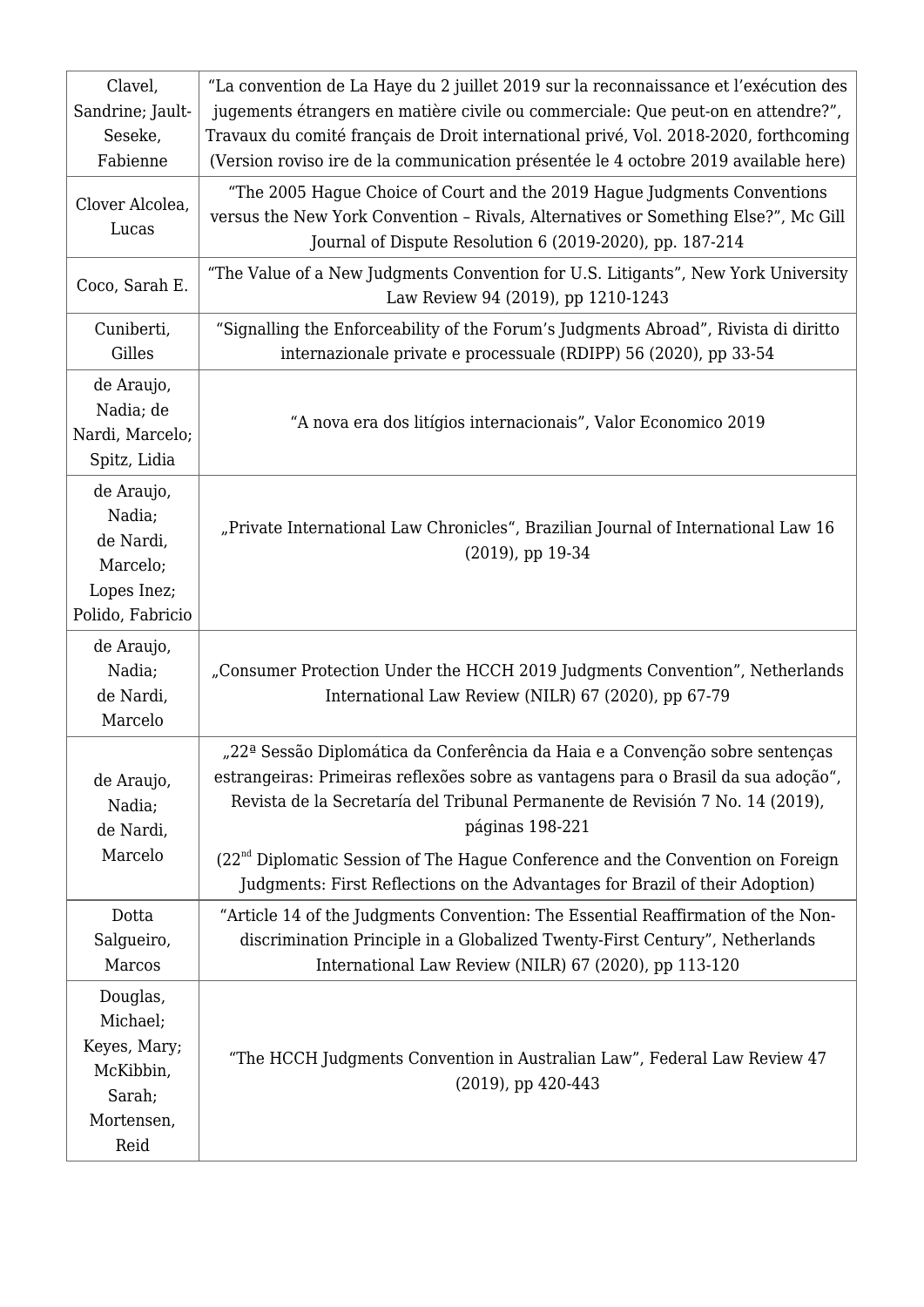| Efeç?nar Süral                              | Possible Ratification of the Hague Convention by Turkey and Its Effects to the<br>Recognition and Enforcement of Foreign Judgments, Public and Private International                                                                                                                                                                                                    |
|---------------------------------------------|-------------------------------------------------------------------------------------------------------------------------------------------------------------------------------------------------------------------------------------------------------------------------------------------------------------------------------------------------------------------------|
|                                             | Law Bulletin 40/2 (2020), pp. 785 et seq.<br>"On the Jurisdiction over Intellectual Property in the Draft Hague                                                                                                                                                                                                                                                         |
| Fan, Jing                                   | Convention on the Recognition and Enforcement of Foreign Judgments",<br><b>Chinese Yearbook of Private International Law and Comparative Law</b><br>2018-02, pp. 313-337                                                                                                                                                                                                |
| Franzina,<br>Pietro;<br>Leandro,<br>Antonio | "La Convenzione dell'Aja del 2 luglio 2019 sul riconoscimento delle sentenze<br>straniere: una prima lettura", Quaderni di SIDIblog 6 (2019), pp 215-231, available<br>at<br>http://www.sidi-isil.org/wp-content/uploads/2020/09/Quaderni-di-SIDIBlog-6-2019.pdf<br>(The Hague Convention of 2 July 2019 on the Recognition of Foreign Judgments: A<br>First Appraisal) |
| Fuchs, Felix                                | "Das Haager Übereinkommen vom 2. Juli 2019 über die Anerkennung und<br>Vollstreckung ausländischer Urteile in Zivil- oder Handelssachen", Gesellschafts-<br>und Wirtschaftsrecht (GWR) 2019, pp 395-399                                                                                                                                                                 |
| Garcimartín,<br>Francisco                   | "The Judgments Convention: Some Open Questions", Netherlands International Law<br>Review (NILR) 67 (2020), pp 19-31                                                                                                                                                                                                                                                     |
| Goddard, David                              | "The Judgments Convention - The Current State of Play", Duke Journal of<br>Comparative & International Law 29 (2019), pp 473-490                                                                                                                                                                                                                                        |
| He, Qisheng                                 | "The HCCH Judgments Convention and the Recognition and Enforcement of<br>Judgments pertaining to a State", Global Law Review 3 (2020), pp 147-161                                                                                                                                                                                                                       |
| He, Qisheng                                 | "Unification and Division: Immovable Property Issues under the HCCH Judgement<br>Convention", Journal of International Law 1 (2020), pp 33-55                                                                                                                                                                                                                           |
| Jacobs, Holger                              | "Der Zwischenstand zum geplanten Haager Anerkennungs- und<br>Vollstreckungsübereinkommen - Der vorläufige Konventionsentwurf 2016",<br>Zeitschrift für Internationales Privatrecht & Rechtsvergleichung (ZfRV) 2017,<br>pp 24-30                                                                                                                                        |
| Jang, Junhyok                               | "The Public Policy Exception Under the New 2019 HCCH Judgments Convention",<br>Netherlands International Law Review (NILR) 67 (2020), pp 97-111                                                                                                                                                                                                                         |
| <b>Jang, Junhyok</b>                        | "2019 Hague Convention on the Recognition and Enforcement of Foreign<br>Judgments in Civil or Commercial Matters", Korea Private International Law<br>Journal 25 (2019), pp. 437-510.                                                                                                                                                                                   |
| Jovanovic,<br>Marko                         | Thou Shall (Not) Pass - Grounds for Refusal of Recognition and<br>Enforcement under the 2019 Hague Judgments Convention, YbPIL 21 (2019/2020),<br>pp. 309 - 332                                                                                                                                                                                                         |
| Jueptner, Eva                               | "The Hague Jurisdiction Project - what options for the Hague Conference?", Journal<br>of Private International Law 16 (2020), pp 247-274                                                                                                                                                                                                                                |
| Kessedjian,<br>Catherine                    | "Comment on the Hague Convention of 2 July 2019 on the Recognition and<br>Enforcement of Foreign Judgments in Civil or Commercial Matters. Is the Hague<br>Convention of 2 July 2019 a useful tool for companies who are conducting<br>international activities?", Nederlands Internationaal Privaatrecht (NIPR) 2020,<br>pp 19-33                                      |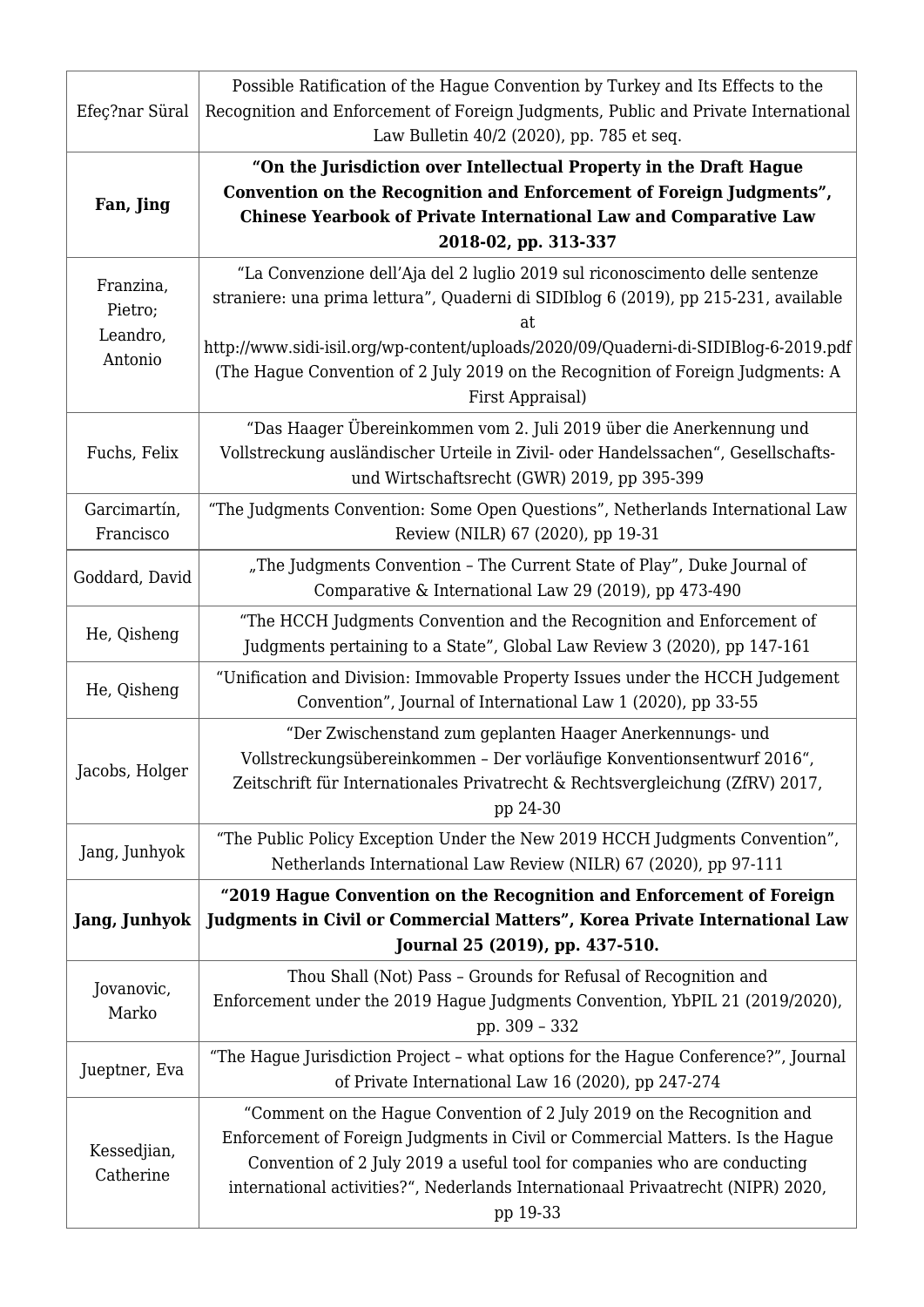| Khanderia,<br>Saloni           | "The Hague judgments project: assessing its plausible benefits for the development<br>of the Indian private international law", Commonwealth Law Bulletin 44 (2018),<br>pp 452-475                                                                                                     |
|--------------------------------|----------------------------------------------------------------------------------------------------------------------------------------------------------------------------------------------------------------------------------------------------------------------------------------|
| Khanderia,<br>Saloni           | "The Hague Conference on Private International Law's Proposed Draft Text on the<br>Recognition and Enforcement of Foreign Judgments: Should South Africa Endorse<br>it?", Journal of African Law 63 (2019), pp 413-433                                                                 |
| Mariottini,<br>Cristina        | "Establishment of Treaty Relations under The 2019 Hague Judgments<br>Convention", YbPIL 21 (2019/2020), pp. 365-380                                                                                                                                                                    |
| Mariottini,<br>Cristina        | "The Exclusion of Defamation and Privacy from the Scope of the Hague Draft<br>Convention on Judgments, YbPIL 19 (2017/2018), pp 475-486.                                                                                                                                               |
| Meier, Niklaus                 | "Notification as a Ground for Refusal", Netherlands International Law Review (NILR)<br>67 (2020), pp 81-95                                                                                                                                                                             |
| Nielsen, Peter<br>Arnt         | "The Hague 2019 Judgments Convention - from failure to success", Journal of<br>Private International Law 16 (2020), pp 205-246                                                                                                                                                         |
| North, Cara                    | "The 2019 HCCH Judgments Convention: A Common Law Perspective", Praxis des<br>Internationalen Privat- und Verfahrensrechts (IPRax) 2020, pp 202-210                                                                                                                                    |
| North, Cara                    | "The Exclusion of Privacy Matters from the Judgments Convention", Netherlands<br>International Law Review (NILR) 67 (2020), pp 33-48                                                                                                                                                   |
| Oestreicher,<br>Yoav           | " 'We're on a Road to Nowhere' - Reasons for the Continuing Failure to Regulate<br>Recognition and Enforcement of Foreign Judgments", The International Lawyer 42<br>$(2008)$ , pp 59-86                                                                                               |
| Pasquot Polido,<br>Fabrício B. | "The Judgments Project of the Hague Conference on Private International Law: a<br>way forward for a long-awaited solution", in Verónica Ruiz Abou-Nigm, Maria Blanca<br>Noodt Taquela (eds.), Diversity and integration in Private International Law,<br>Edinburgh 2019, pp. 176-199   |
| Pertegás<br>Sender, Marta      | "The 2019 Hague Judgments Convention: Its Conclusion and the road ahead", in<br>Asian Academy of International Law (publ.), Sinergy and Security: the Keys to<br>Sustainable Global Investment: Proceedings of the 2019 Colloquium on International<br>Law, 2019 Hong Kong, pp 181-190 |
| Pertegás, Marta                | "Brussels I Recast and the Hague Judgments Project", in Geert Van Calster (ed.),<br>European Private International Law at 50: Celebrating and Contemplating the 1968<br>Brussels Convention and its Successors, Cambridge 2018, pp 67-82                                               |
| Qian, Zhenqiu                  | "On the Common Courts Provision under the Draft Hague Convention on the<br>Recognition and Enforcement of Foreign Judgments", Wuhan University<br><b>International Law Review</b><br>2019-01, pp. 59-74                                                                                |
| Qian,<br>Zhenqiu;<br>Yang, Yu  | "On the Interpretation and Application of the Cost of Proceedings Provision<br>under the Hague Judgment Convention", China Journal of Applied<br>Jurisprudence 2020-04, pp. 96-108                                                                                                     |
| Reyes, Anselmo                 | "Implications of the 2019 Hague Convention on the Enforcement of Judgments of the<br>Singapore International Commercial Court", in Rolf A. Schütze, Thomas R. Klötzel,<br>Martin Gebauer (eds.), Festschrift für Roderich C. Thümmel zum 65. Geburtstag,<br>Berlin 2020, pp 695-709    |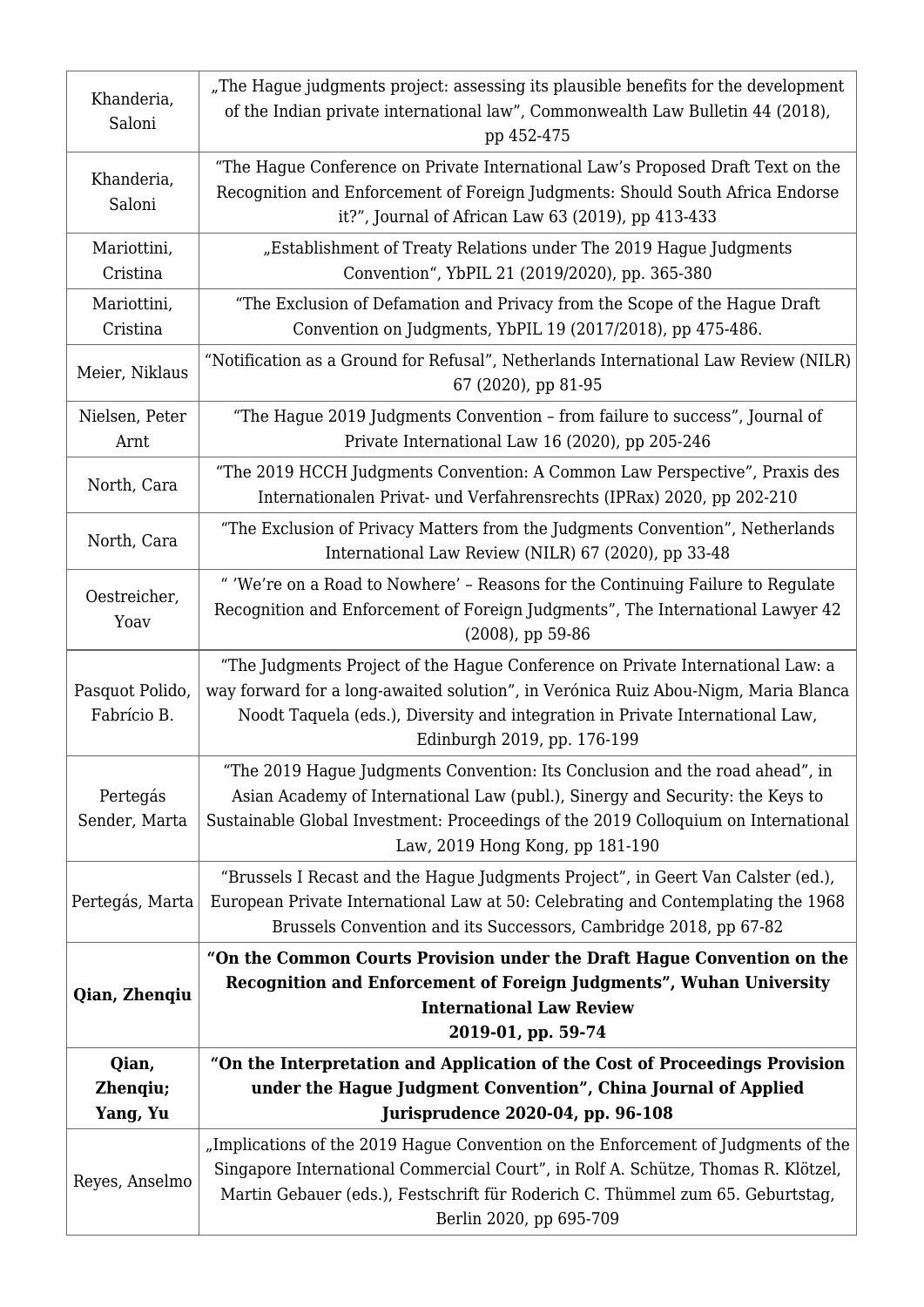| Ribeiro-Bidaoui,<br>João         | "The International Obligation of the Uniform and Autonomous Interpretation of<br>Private Law Conventions: Consequences for Domestic Courts and International<br>Organisations", Netherlands International Law Review 67 (2020), pp 139 - 168                                                              |
|----------------------------------|-----------------------------------------------------------------------------------------------------------------------------------------------------------------------------------------------------------------------------------------------------------------------------------------------------------|
| Rumenov, Ilija                   | "Implications of the New 2019 Hague Convention on Recognition and Enforcement<br>of Foreign Judgments on the National Legal Systems of Countries in South Eastern<br>Europe", EU and Comparative Law Issues and Challenges Series (ECLIC) 3 (2019),<br>pp 385-4040                                        |
| Sachs, Klaus;<br>Weiler, Marcus  | "A comparison of the recognition and enforcement of foreign decisions under the<br>1958 New York Convention and the 2019 Hague Judgments Convention", in Rolf A.<br>Schütze, Thomas R. Klötzel, Martin Gebauer (eds.), Festschrift für Roderich C.<br>Thümmel zum 65. Geburtstag, Berlin 2020, pp 763-781 |
| Saumier,<br>Geneviève            | "Submission as a Jurisdictional Basis and the HCCH 2019 Judgments Convention",<br>Netherlands International Law Review (NILR) 67 (2020), pp 49-65                                                                                                                                                         |
| Schack, Haimo                    | "Wiedergänger der Haager Konferenz für IPR: Neue Perspektiven eines weltweiten<br>Anerkennungs- und Vollstreckungsübereinkommens?", Zeitschrift für Europäisches<br>Privatrecht (ZEUP) 2014, pp 824-842                                                                                                   |
| Schack, Haimo                    | "Das neue Haager Anerkennungs- und Vollstreckungsübereinkommen", Praxis des<br>Internationalen Privat- und Verfahrensrechts (IPRax) 2020, pp 1-96                                                                                                                                                         |
| Senicheva,<br><b>Marina</b>      | "The Relevance and Problems of the Hague Convention of July 2, 2019 on the<br>Recognition and Enforcement of Foreign Judgments Ratification by the<br>Russian Federation", Advances in Law Studies 8 (2020), online (available:                                                                           |
|                                  | here)                                                                                                                                                                                                                                                                                                     |
| Shchukin,<br>Andrey<br>Igorevich | "Indirect International Jurisdiction in the Hague Convention on the Recognition and<br>Enforcement of Foreign Judments of 2019 (Part 1)", Journal of Russian Law No.<br>2020-7, pp. 170-186                                                                                                               |
| Shen, Juan                       | "Further Discussion on the Drafts of the Hague Convention on Jurisdiction<br>and Recognition and Enforcement of Foreign Judgments in Civil and<br><b>Commercial Matters and Considerations from Chinese Perspective", Chinese</b><br>Review of International Law 2016-06, pp. 83-103                      |
| Silberman,<br>Linda              | "Comparative Jurisdiction in the International Context: Will the Proposed Hague<br>Judgments Convention be Stalled?", DePaul Law Review 52 (2002), pp 319-349                                                                                                                                             |
| Solomon,<br>Dennis               | "Das Haager Anerkennungs- und Vollstreckungsübereinkommen von 2019 und die<br>internationale Anerkennungszuständigkeit", in Rolf A. Schütze, Thomas R. Klötzel,<br>Martin Gebauer (eds.), Festschrift für Roderich C. Thümmel zum 65. Geburtstag,<br>Berlin 2020, pp 873-893                              |
| Spitz, Lidia                     | "Refusal of Recognition and Enforcement of Foreign Judgments on Public Policy<br>Grounds in the Hague Judgments Convention - A Comparison with The 1958 New<br>York Convention", YbPIL 21 (2019/2020), pp 333-364                                                                                         |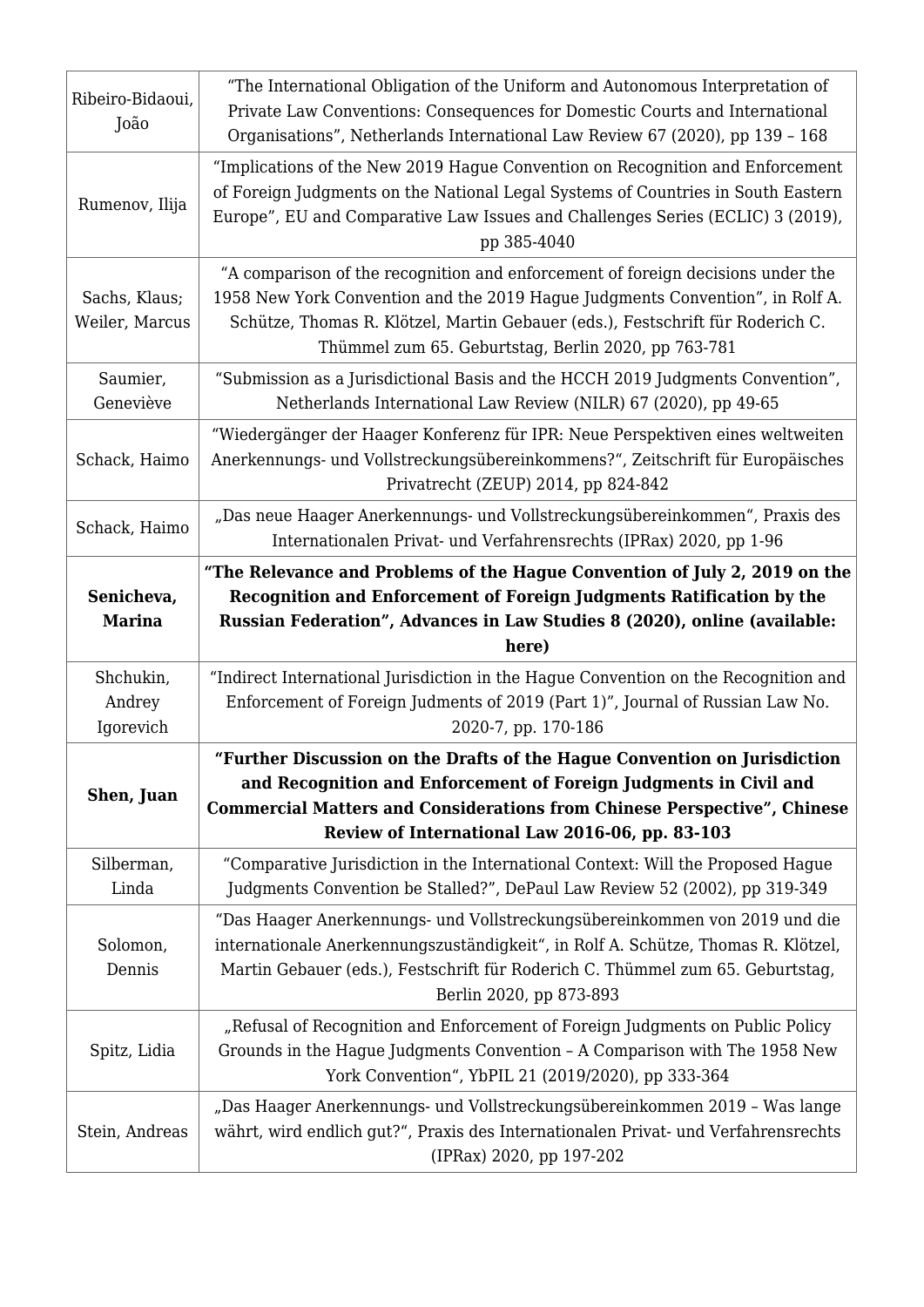| Stewart, David<br>Ρ.                                           | "Current Developments: The Hague Conference adopts a New Convention on the<br>Recognition and Enforcement of Foreign Judgments in Civil or Commercial Matters",<br>American Journal of International Law (AJIL) 113 (2019), pp 772-783                                      |
|----------------------------------------------------------------|-----------------------------------------------------------------------------------------------------------------------------------------------------------------------------------------------------------------------------------------------------------------------------|
| Sun, Xiaofei;<br>Wu, Qiong                                     | "Commentary and Outlook on the Convention on the Recognition and<br>Enforcement of Foreign Judgments in Civil or Commercial Matters", Journal<br>of International Law 2019-01, pp. 155-164+170                                                                              |
| Taquela, María<br>Blanca Noodt;<br>Abou-Nigm,<br>Verónica Ruiz | "News From The Hague: The Draft Judgments Convention and Its Relationship with<br>Other International Instruments", Yearbook of Private International Law 19<br>(2017/2018), pp 449-474                                                                                     |
| Teitz, Louise<br>Ellen                                         | "Another Hague Judgments Convention? - Bucking the Past to Provide for the<br>Future", Duke Journal of Comparative & International Law 29 (2019), pp 491-511                                                                                                                |
| Tian, Xinyue;<br>Qian,<br>Zhenqiu;<br>Wang,<br><b>Shengzhe</b> | "The Hague Convention on the Recognition and Enforcement of Foreign<br>Judgments (Draft) and China's Countermeasure - A Summary on the Fourth<br>Judicial Forum of Great Powers", Chinese Yearbook of Private International<br>Law and Comparative Law 2018-01, pp. 377-388 |
| van der<br>Grinten,<br>Paulien;<br>ten Kate, Noura             | "Editorial: The 2019 Hague Judgments Convention", Nederlands Internationaal<br>Privaatrecht (NIPR) 2020, pp 1-3                                                                                                                                                             |
| van Loon, Hans                                                 | "Towards a global Hague Convention on the Recognition and Enforcement of<br>Foreign Judgments in Civil or Commercial Matters", Nederlands Internationaal<br>Privaatrecht (NIPR) 2020, pp 4-18                                                                               |
| van Loon, Hans                                                 | "Towards a Global Hague Convention on the Recognition and Enforcement of<br>Judgments in Civil or Commercial Matters", Collection of Papers of the Faculty of<br>Law, Niš 82 (2019), pp 15-35                                                                               |
| van Loon, Hans                                                 | "Le Brexit et les conventions de La Haye", Revue Critique de Droit International<br>Privé 2019, pp 353-366                                                                                                                                                                  |
| Wagner, Rolf                                                   | "Ein neuer Anlauf zu einem Haager Anerkennungs- und<br>Vollstreckungsübereinkommen", Praxis des Internationalen Privat- und<br>Verfahrensrechts (IPRax) 2016, pp 97-102                                                                                                     |
| <b>Wang, Quian</b>                                             | "On Intellectual Property Right Provisions in the Draft Hague Convention on<br>the Recognition and Enforcement of Foreign Judgments", China Legal<br>Science 2018-01, pp. 118-142                                                                                           |
| Weidong, Zhu                                                   | "The Recognition and Enforcement of Commercial Judgments Between China and<br>South Africa: Comparison and Convergence", China Legal Science 2019-06, pp 33-57                                                                                                              |
| Weller,<br>Matthias                                            | "The HCCH 2019 Judgments Convention: New Trends in Trust Management?", in<br>Christoph Benicke, Stefan Huber (eds.), Festschrift für Herbert Kronke zum 70.<br>Geburtstag, Bielefeld 2020, pp 621-632                                                                       |
| Weller,<br>Matthias                                            | "The 2019 Hague Judgments Convention - The Jurisdictional Filters of the<br>HCCH 2019 Judgments Convention", Yearbook of Private International Law 21<br>$(2019/2020)$ , pp 279 - 308                                                                                       |